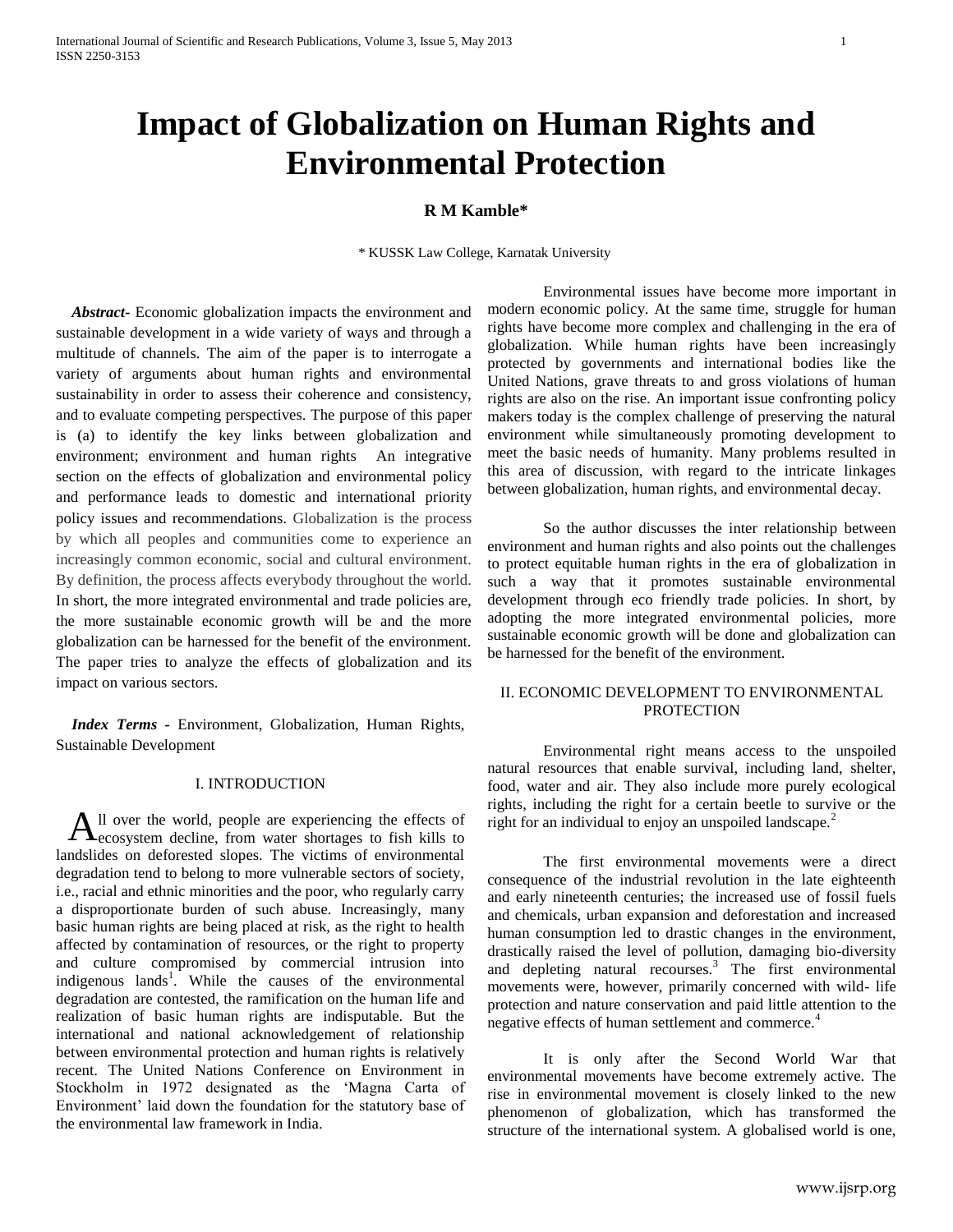in which the boundaries between states are less and less visible and political, economic, cultural and social events are more and more interconnected with greater and far- reaching impact. The phenomenon of globalization has led governments and individuals to realize the international and trans-boundary dimensions of environmental issues. Finally, beginning with the UN Conference on the Environment held in Stockholm, Sweden in1972 there has been an increasing movement towards the adoption of international instruments as tools for environmental protection.

## III. INTER-RELATIONSHIP BETWEEN ENVIRONMENT AND HUMAN RIGHTS

The right to development is an inalienable human right by virtue of which every human person and all peoples are entitled to participate in, contribute to, and enjoy economic, social, cultural and political development, in which all human rights and fundamental freedoms can be fully realized<sup>5</sup>. Integrating the socio-cultural, economic and environmental components is not easy. Sustainability is really a simple concept, i.e., actions taken in the present to improve the human condition and the Earth system in which we live need to be lasting and benefit future generations.

Relationship between development and human rights has a long history, both in concept and in practice. At the end of the Second World War, the most atrocious and destructive conflict humanity had ever experienced. No wonder that the founding fathers of the United Nations had pledged a strong commitment to the promotion and protection of human rights. In fact, the architecture of the United Nations, by its very Charter, is built on three main pillars: peace and security, development, and human rights.

Conceptually, these three pillars were linked, interrelated and interdependent, so much so, that there could be no peace and security without development, no development without human rights and no human rights without peace and security. This trilogy was and remains the conceptual underpinning and basic mandate of the United Nations. In practice, the interrelationship between peace and security, development, and human rights has not always been evident over the years.

But now days the legal protection of human rights has increasingly been invoked to achieve the ends of environment justice. Environmental justice deals with equitable utilization of resources, procedural fairness and a safe and healthy environment. In the era of globalization and a shift towards nonstate actors international human rights has acquired crucial role. It can be arguably said human right deals with the conflict between trade and the environment and provide the means to reconcile it.**<sup>6</sup>**

The relationship between a safe and healthy environment and human rights has been on the global agenda since the preparations for the 1972 Stockholm Conference on the

Human Environment. This idea was reflected in principle 1 of the 1972 Stockholm Declaration, which states that man's natural and self-made environment is *'essential to his well-being and to the enjoyment of basic human rights and the right to life itself'*. Despite this strong statement, such a human rights based argument has not been followed in subsequent environmental declarations, such as the 1992 Rio Declaration. Instead, these declarations have linked human wellbeing to the state of the environment without any explicit reference to human rights.

In general, there are three broad approaches to link human rights and the environment.

- 1. To view a quality environment as an underlying precondition for the enjoyment of existing human rights, rather than a specific right in itself.
- 2. Focusing on the procedural rights of people in relation to control over their environment, such as rights to participation in environmental decision-making and access to justice.
- 3. A substantive justifiable right to a certain quality of environment. Provisions to this effect are found in some national constitutions, such as those of South Africa, the Russian Federation and Spain, and in the African Charter on Human and Peoples' Rights.

The link between human rights and the environment has developed in a fragmented manner across national, regional and international levels in case law, regulations and international agreements. As a result, much of the linkage between human rights and environmental law has been highlighted through decisions of national courts and regional human rights bodies. This has resulted in rapid development of jurisprudence, but the piecemeal development has lacked a comprehensive framework linking human rights and the environment.

Several efforts have sought to clarify the linkage between these important concepts at the international level. Like, a draft declaration on Principles on Human Rights and the Environment was prepared in 1994 by a group of experts, and it was presented before the UN Commission on Human Rights in 1995. This declaration proposed a substantive right to '*a secure, healthy, and ecologically sound environment'* and included the concept of intergenerational equity.

There are three main dimensions of the interrelationship between human rights and environmental protection:

- The environment as a pre-requisite for the enjoyment of human rights (implying that human rights obligations of States should include the duty to ensure the level of environmental protection necessary to allow the full exercise of protected rights);
- Certain human rights, especially access to information, participation in decision-making, and access to justice in environmental matters, as essential to good environmental decision-making (implying that human rights must be implemented in order to ensure environmental protection); and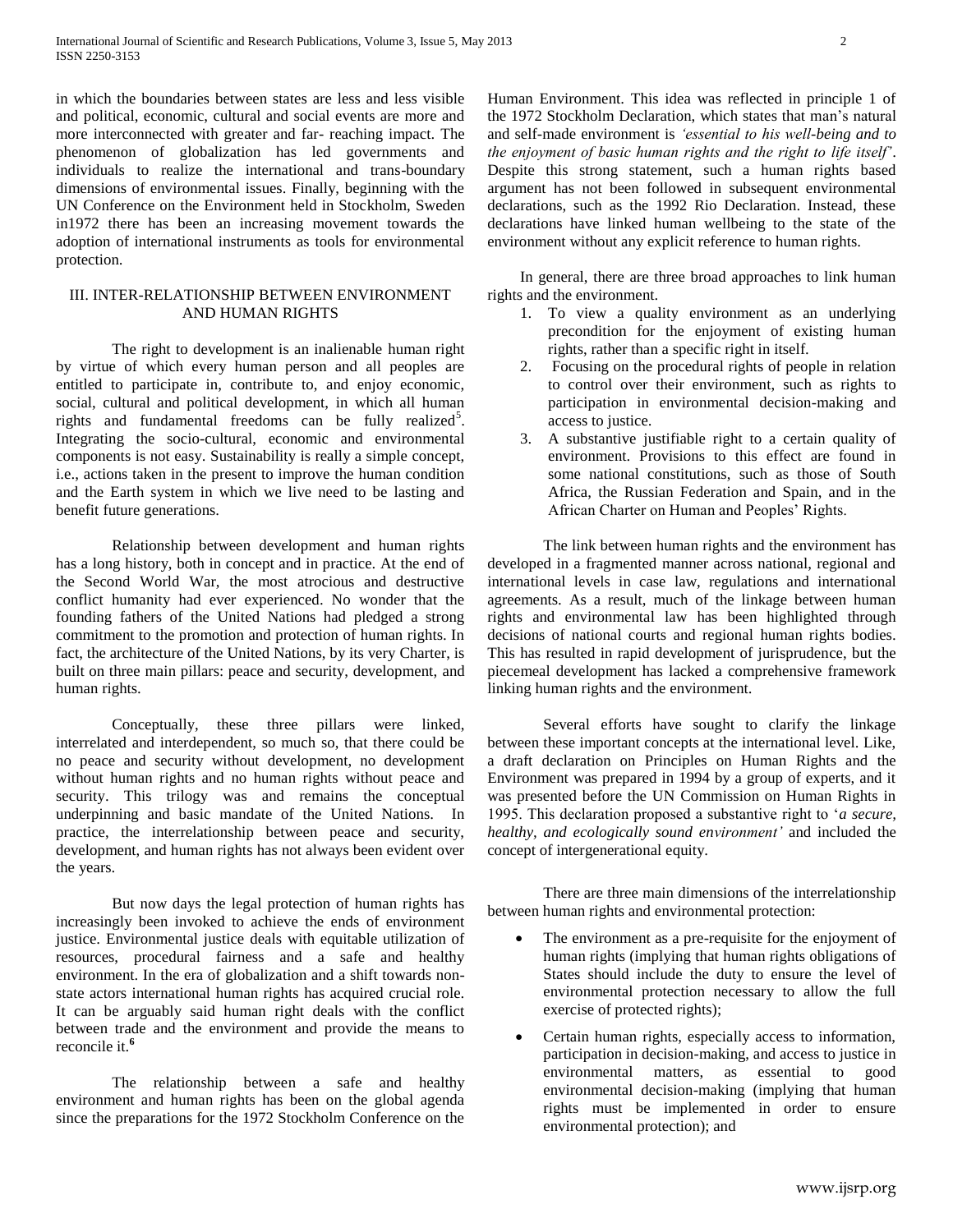The right to a safe, healthy and ecologically-balanced environment as a human right in itself (this is a debated approach). $<sup>7</sup>$ </sup>

In examining the relationship between environmental protection and human rights, the controversial question is whether environmental protection aims at enhancing the quality of human life and is thus a subset of human rights or whether environmental protection and human rights are based on different social values. Another, third approach sees human rights and environmental protection as representing two different strands with different but overlapping social values. The two strands overlap and can be mutually supportive where environmental values seek to protect human needs or well-being. However, this approach differentiates between environmental protection and human rights when the conceptual underpinnings of human rights are not suitable to address environmental issues. Further, these issues gained importance after adopting globalization as a basic mantra of the economic policies.

### IV. EFFECTS OF GLOBALIZATION

Since coming to the fore as one of the most talked-about issues of the late twentieth century and the new millennium, the phenomenon of globalization has captured world attention in various ways. Now, because of globalization's multifaceted nature, it is essential to grasp the different motivating forces that are impelling these developments aside from the purely economic, and also to recognize the different directions from which they are coming. Intrinsic to this form of globalization is a growing legal and institutional framework within which the regimes of contemporary international trade, finance and investment are being conducted.

Another form of globalization has its effects on environmental and human rights struggles. Human rights movement has long laid claim to a universalizing mission. This is evident in the assertion that the regime of rights and freedoms established through the Universal Declaration of Human Rights and the numerous other instruments that have since been promulgated in the same spirit extend beyond the arena of purely national concern.<sup>8</sup> The concept of sustainable development becomes a buzz word and to implement the concept, some of the important international Conventions were entered into.

The term sustainable human development may be defined as the capacity of all human communities, including the most deprived, to meet their fundamental needs for accommodation, drinking water, food, satisfactory conditions of health and hygiene, participation in decision-making, social cohesion, a social fabric, cultural and spiritual expression, etc. This entails the adaptation of technologies and lifestyles to the social, economic and environmental potential of each region, internalizing costs and establishing systems that are compatible with the biosphere.

Such an approach makes sustainable human development a multifaceted process. It seeks a balance between the ecological, economic and social spheres, while also taking account of political (participation and democratization), ethical (responsibility, solidarity, social justice and sufficiency) and cultural (local diversity and artistic expression) considerations.

Sustainable human development also calls for a fundamental re-evaluation of our basic principles and lifestyles, and of the way our societies function, particularly regarding production and consumption. This implies significant changes in attitudes and behavior, in which an awareness of living in a common space, individual responsibility for actions, and learning to identify long-term perspectives and partnership between players in different regions of the world, including governments, international institutions, business and civil society, take precedence over material factors.

## V. CONCLUSION

With the above discussions, the author concludes that an important issue confronting policy makers today is the complex challenge of preserving the natural environment while simultaneously promoting development to meet the basic needs of humanity. With the adoption of globalization trade policies were liberalized, which caused further environmental destruction. Many problems resulted in this area of discussion, with regard to the intricate linkages between human rights and environmental decay.

In spite of the tussle between human rights and environment protection one thing is ample clear that mankind is part of nature and separation of interests of human beings and the environment is quite difficult because human requires air, water and food in order to survive but on the hand contamination, pollution or destruction of these elements poses a direct threat to health, shelter, food and well being of human life.

In fact human right and environment go hand by hand because the degradation of the environment violates numerous well-recognized human rights. This is the fundamental principle that no life is possible without some level of healthful environment. Just because of this it can be averred that the right to environment is a condition precedent to all other human rights but at the same time the basis for a right to a healthful environment.

 $\overline{a}$ 

<sup>1</sup> www.iisd.ca › [MEA Bulletin](http://www.google.co.in/url?url=http://www.iisd.ca/email/mea-l.htm&rct=j&sa=X&ei=XulkTZrAG86zrAfpx4CBBw&ved=0CCcQ6QUoADABOAo&q=human+rights+and+environment&usg=AFQjCNEHlZlMMlehUevg4mby891cF9q68g) .

<sup>&</sup>lt;sup>2</sup> http://www.foei.org/en/what-we-do/solidarity-work/environmental-rightsare-human-rights

<sup>&</sup>lt;sup>3</sup> Environmental Movement, Encyclopaedia of Sustainable Development, at http://www.ac.uk/esd/Earth/Environmental-Movement.html.

<sup>4</sup> http://www.ace.mmu.ac.uk/esd/ Environmental-Movement.html.

 $5$ The Declaration on the Right to Development, UN GA Res. 41/128, article 1/1, 4 December 1986

<sup>6</sup> <http://www.nliu.com/new/Art8.pdf>